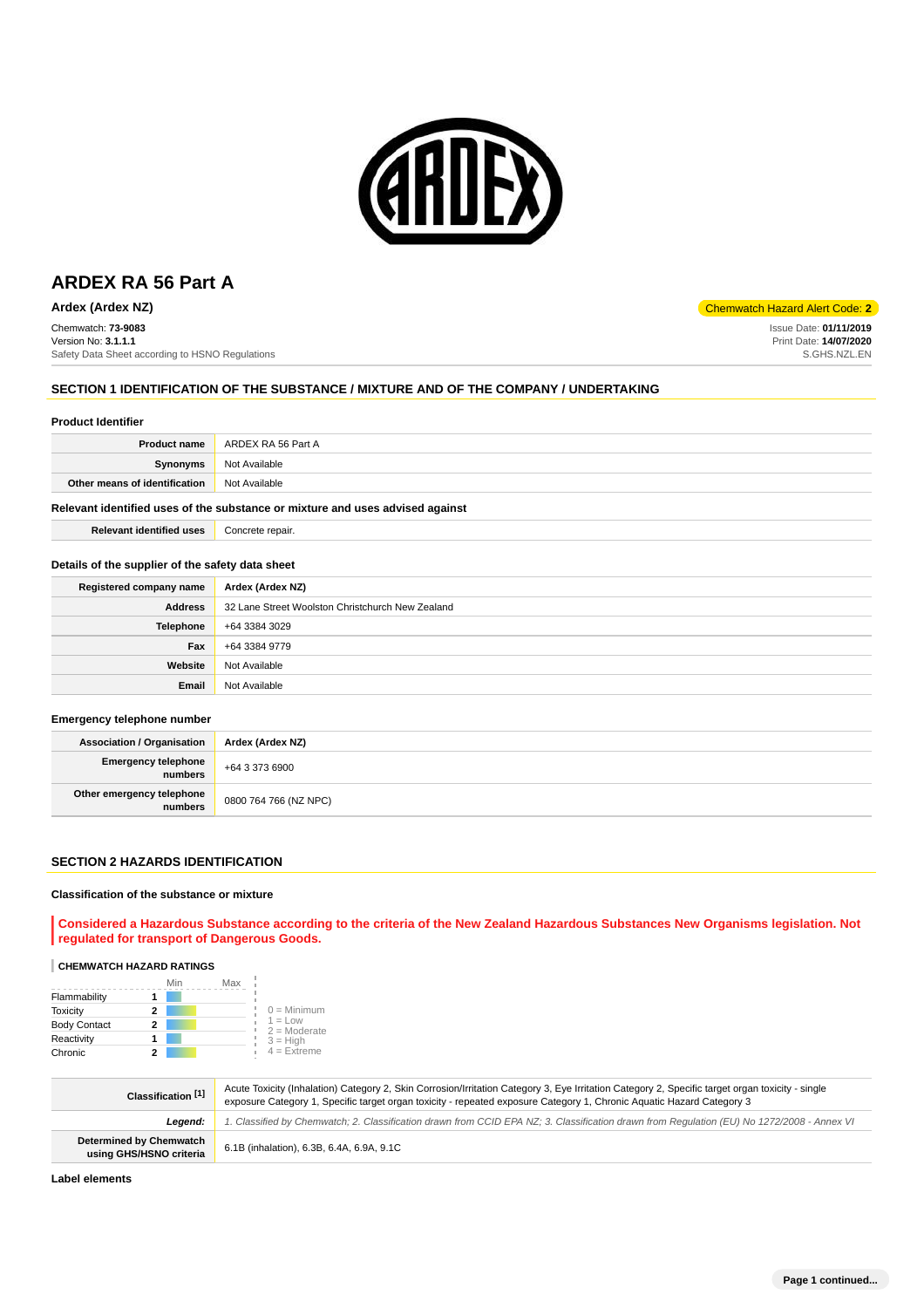

**SIGNAL WORD DANGER**

| Hazard statement(s) |                                                                 |
|---------------------|-----------------------------------------------------------------|
| H330                | Fatal if inhaled.                                               |
| H316                | Causes mild skin irritation.                                    |
| H319                | Causes serious eye irritation.                                  |
| H370                | Causes damage to organs.                                        |
| H372                | Causes damage to organs through prolonged or repeated exposure. |
| H412                | Harmful to aquatic life with long lasting effects.              |
|                     |                                                                 |

#### **Precautionary statement(s) Prevention**

| P260        | Do not breathe mist/vapours/spray.                  |
|-------------|-----------------------------------------------------|
| P271        | Use only outdoors or in a well-ventilated area.     |
| <b>P270</b> | Do not eat, drink or smoke when using this product. |
| P273        | Avoid release to the environment.                   |

## **Precautionary statement(s) Response**

| P304+P340 | IF INHALED: Remove person to fresh air and keep comfortable for breathing.  |
|-----------|-----------------------------------------------------------------------------|
| P308+P311 | IF exposed or concerned: Call a POISON CENTER/doctor/physician/first aider. |
| P310      | Immediately call a POISON CENTER/doctor/physician/first aider.              |
| P320      | Specific treatment is urgent (see advice on this label).                    |

#### **Precautionary statement(s) Storage**

| <b>DA02.D222</b>   | Store<br>∵tightly closed.<br>MQ<br>inlace.<br>container<br>Keen :<br><b>VVC</b> |
|--------------------|---------------------------------------------------------------------------------|
| <b>DANA</b><br>⊳ט≁ | $\mathbf{m}$                                                                    |

## **Precautionary statement(s) Disposal**

**P501** Dispose of contents/container to authorised hazardous or special waste collection point in accordance with any local regulation.

## **SECTION 3 COMPOSITION / INFORMATION ON INGREDIENTS**

#### **Substances**

See section below for composition of Mixtures

#### **Mixtures**

| <b>CAS No</b> | %[weight] | <b>Name</b>                                   |
|---------------|-----------|-----------------------------------------------|
| 9016-87-9     | <70       | polymeric diphenylmethane diisocyanate        |
| 6846-50-0     | < 35      | 2.2.4-trimethyl-1.3-pentanediol diisobutyrate |

# **SECTION 4 FIRST AID MEASURES**

**Description of first aid measures**

#### **Eye Contact** If this product comes in contact with the eyes: Immediately hold eyelids apart and flush the eye continuously with running water. Ensure complete irrigation of the eye by keeping eyelids apart and away from eye and moving the eyelids by occasionally lifting the upper and lower lids. Continue flushing until advised to stop by the Poisons Information Centre or a doctor, or for at least 15 minutes. **Transport to hospital or doctor without delay.** Removal of contact lenses after an eye injury should only be undertaken by skilled personnel. **Skin Contact** If skin contact occurs: Immediately remove all contaminated clothing, including footwear. Flush skin and hair with running water (and soap if available). Seek medical attention in event of irritation. **Inhalation** If fumes or combustion products are inhaled remove from contaminated area. Lay patient down. Keep warm and rested. Prostheses such as false teeth, which may block airway, should be removed, where possible, prior to initiating first aid procedures. Apply artificial respiration if not breathing, preferably with a demand valve resuscitator, bag-valve mask device, or pocket mask as trained. Perform CPR if necessary. **Transport to hospital, or doctor, without delay.** Following uptake by inhalation, move person to an area free from risk of further exposure. Oxygen or artificial respiration should be administered as needed. Asthmatic-type symptoms may develop and may be immediate or delayed up to several hours. Treatment is essentially symptomatic. A physician should be consulted.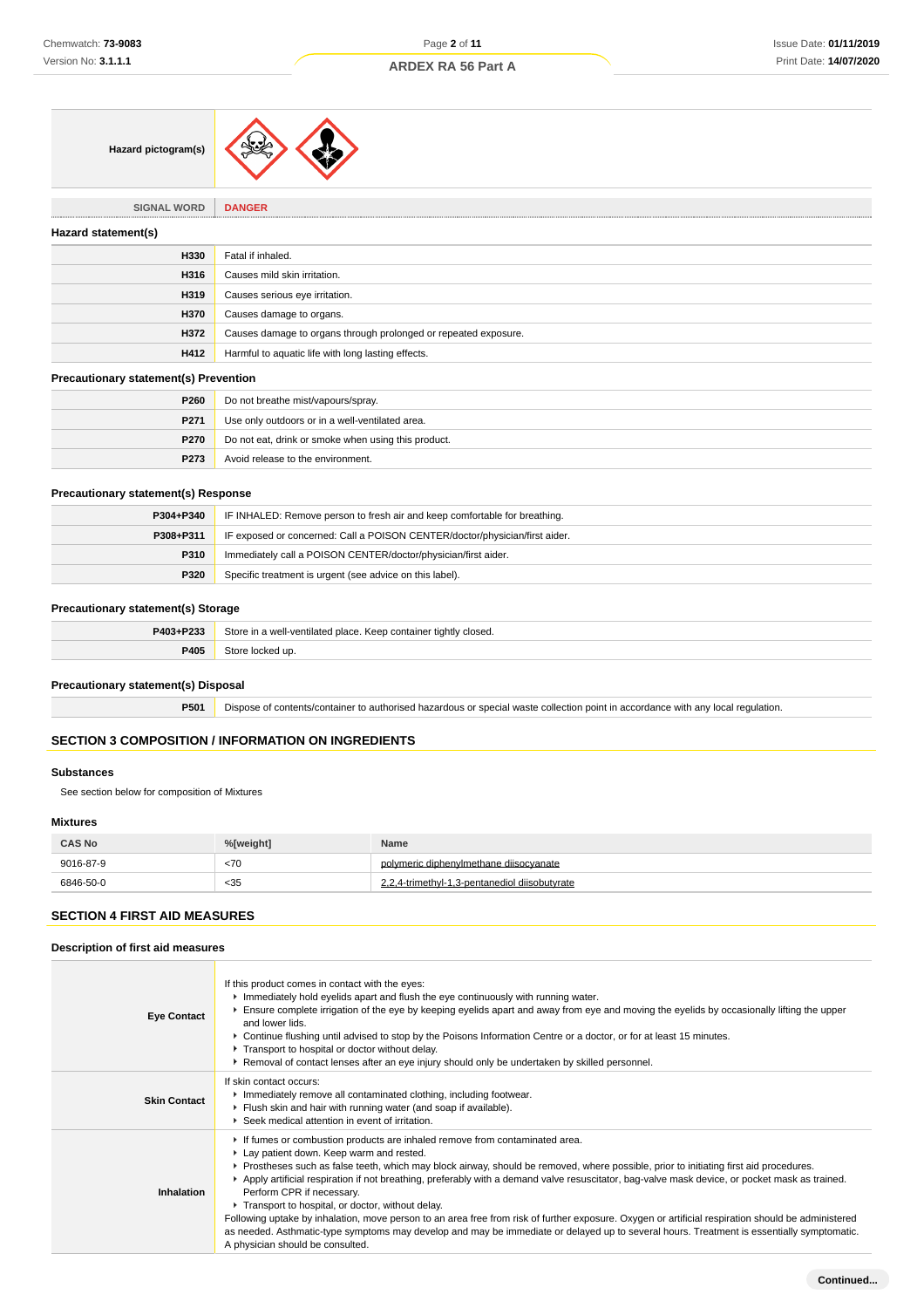| Ingestion | F IF SWALLOWED, REFER FOR MEDICAL ATTENTION, WHERE POSSIBLE, WITHOUT DELAY.<br>For advice, contact a Poisons Information Centre or a doctor.<br>• Urgent hospital treatment is likely to be needed.<br>In the mean time, qualified first-aid personnel should treat the patient following observation and employing supportive measures as indicated<br>by the patient's condition.<br>If the services of a medical officer or medical doctor are readily available, the patient should be placed in his/her care and a copy of the SDS<br>should be provided. Further action will be the responsibility of the medical specialist.<br>► If medical attention is not available on the worksite or surroundings send the patient to a hospital together with a copy of the SDS. |
|-----------|--------------------------------------------------------------------------------------------------------------------------------------------------------------------------------------------------------------------------------------------------------------------------------------------------------------------------------------------------------------------------------------------------------------------------------------------------------------------------------------------------------------------------------------------------------------------------------------------------------------------------------------------------------------------------------------------------------------------------------------------------------------------------------|
|           | Where medical attention is not immediately available or where the patient is more than 15 minutes from a hospital or unless instructed<br>otherwise:<br>INDUCE vomiting with fingers down the back of the throat, ONLY IF CONSCIOUS. Lean patient forward or place on left side (head-down<br>position, if possible) to maintain open airway and prevent aspiration.<br><b>NOTE:</b> Wear a protective glove when inducing vomiting by mechanical means.                                                                                                                                                                                                                                                                                                                       |

#### **Indication of any immediate medical attention and special treatment needed**

### Treat symptomatically.

- For sub-chronic and chronic exposures to isocyanates:
- This material may be a potent pulmonary sensitiser which causes bronchospasm even in patients without prior airway hyperreactivity.
- Clinical symptoms of exposure involve mucosal irritation of respiratory and gastrointestinal tracts.
- Conjunctival irritation, skin inflammation (erythema, pain vesiculation) and gastrointestinal disturbances occur soon after exposure.
- Pulmonary symptoms include cough, burning, substernal pain and dyspnoea.
- Some cross-sensitivity occurs between different isocyanates.
- Noncardiogenic pulmonary oedema and bronchospasm are the most serious consequences of exposure. Markedly symptomatic patients should receive oxygen, ventilatory support and an intravenous line.
- k. Treatment for asthma includes inhaled sympathomimetics (epinephrine [adrenalin], terbutaline) and steroids.
- Activated charcoal (1 g/kg) and a cathartic (sorbitol, magnesium citrate) may be useful for ingestion.
- Mydriatics, systemic analgesics and topical antibiotics (Sulamyd) may be used for corneal abrasions.

**F** There is no effective therapy for sensitised workers.

[Ellenhorn and Barceloux; Medical Toxicology]

**NOTE:** Isocyanates cause airway restriction in naive individuals with the degree of response dependant on the concentration and duration of exposure. They induce smooth muscle contraction which leads to bronchoconstrictive episodes. Acute changes in lung function, such as decreased FEV1, may not represent sensitivity. [Karol & Jin, Frontiers in Molecular Toxicology, pp 56-61, 1992]

Personnel who work with isocyanates, isocyanate prepolymers or polyisocyanates should have a pre-placement medical examination and periodic examinations thereafter, including a pulmonary function test. Anyone with a medical history of chronic respiratory disease, asthmatic or bronchial attacks, indications of allergic responses, recurrent eczema or sensitisation conditions of the skin should not handle or work with isocyanates. Anyone who develops chronic respiratory distress when working with isocyanates should be removed from exposure and examined by a physician. Further exposure must be avoided if a sensitivity to isocyanates or polyisocyanates has developed.

### **SECTION 5 FIREFIGHTING MEASURES**

### **Extinguishing media**

- Small quantities of water in contact with hot liquid may react violently with generation of a large volume of rapidly expanding hot sticky semi-solid foam.
- Presents additional hazard when fire fighting in a confined space.
- ▶ Cooling with flooding quantities of water reduces this risk
- Water spray or fog may cause frothing and should be used in large quantities.
- $F$ Foam.
- Dry chemical powder.
- **BCF** (where regulations permit). ▶ Carbon dioxide
- 

#### **Special hazards arising from the substrate or mixture**

| <b>Fire Incompatibility</b>    | ► Avoid contamination with oxidising agents i.e. nitrates, oxidising acids, chlorine bleaches, pool chlorine etc. as ignition may result                                                                                                                                                                                                                                                                                                                                                                                                                                                                                                                                                                                                                                                           |
|--------------------------------|----------------------------------------------------------------------------------------------------------------------------------------------------------------------------------------------------------------------------------------------------------------------------------------------------------------------------------------------------------------------------------------------------------------------------------------------------------------------------------------------------------------------------------------------------------------------------------------------------------------------------------------------------------------------------------------------------------------------------------------------------------------------------------------------------|
| <b>Advice for firefighters</b> |                                                                                                                                                                                                                                                                                                                                                                                                                                                                                                                                                                                                                                                                                                                                                                                                    |
| <b>Fire Fighting</b>           | Alert Fire Brigade and tell them location and nature of hazard.<br>▶ Wear full body protective clothing with breathing apparatus.<br>▶ Prevent, by any means available, spillage from entering drains or water course.<br>► Use water delivered as a fine spray to control fire and cool adjacent area.                                                                                                                                                                                                                                                                                                                                                                                                                                                                                            |
| <b>Fire/Explosion Hazard</b>   | -Combustible.<br>-Moderate fire hazard when exposed to heat or flame.<br>-When heated to high temperatures decomposes rapidly generating vapour which pressures and may then rupture containers with release of<br>flammable and highly toxic isocyanate vapour.<br>-Burns with acrid black smoke and poisonous fumes.<br>Combustion products include:<br>carbon dioxide (CO2)<br>isocyanates<br>and minor amounts of<br>hydrogen cyanide<br>nitrogen oxides (NOx)<br>other pyrolysis products typical of burning organic material.<br>May emit corrosive fumes.<br>When heated at high temperatures many isocyanates decompose rapidly generating a vapour which pressurises containers, possibly to the point<br>of rupture. Release of toxic and/or flammable isocyanate vapours may then occur |

### **SECTION 6 ACCIDENTAL RELEASE MEASURES**

**Personal precautions, protective equipment and emergency procedures**

See section 8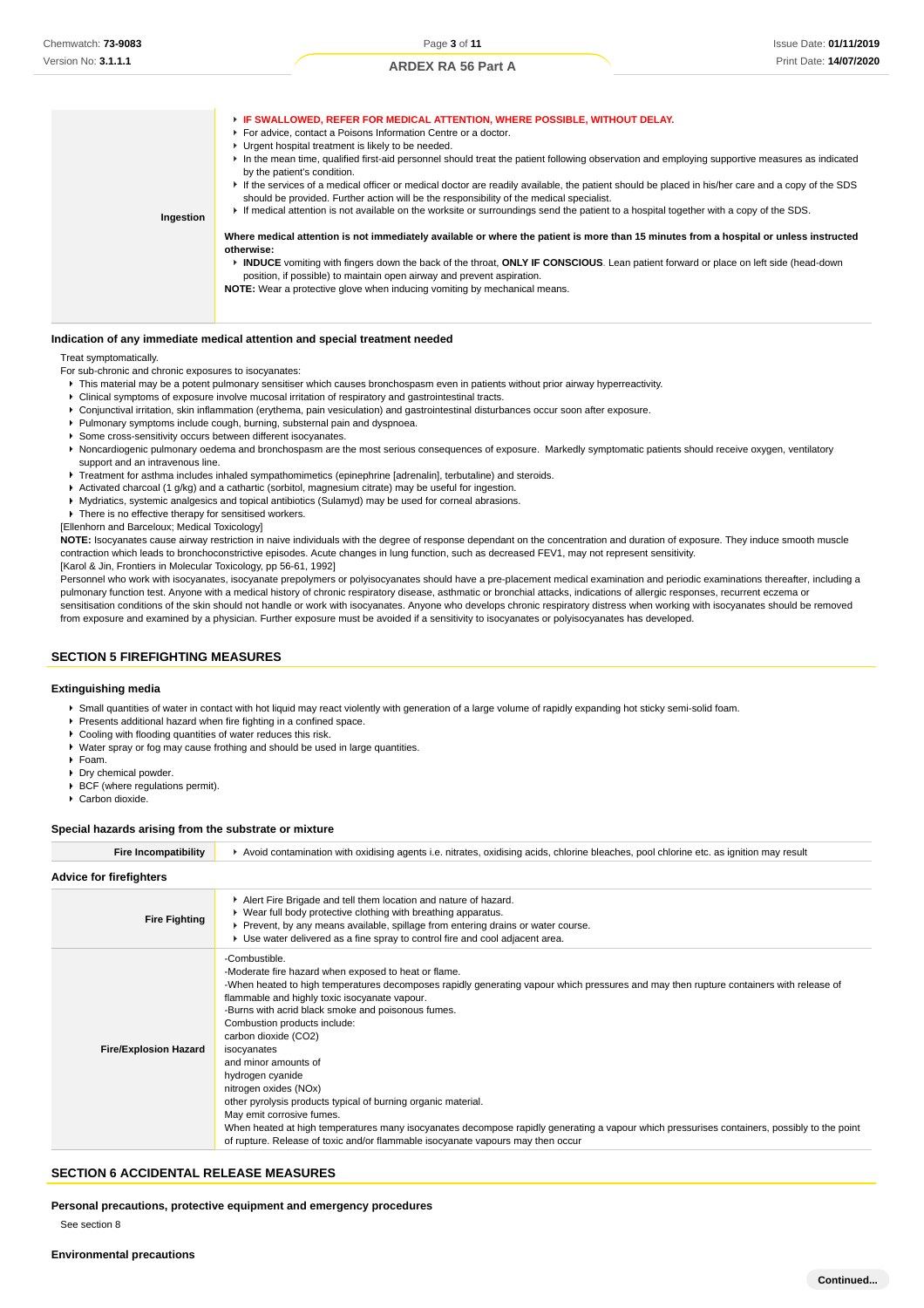#### See section 12

# **Methods and material for containment and cleaning up**

| <b>Minor Spills</b> | Slippery when spilt.<br>▶ Remove all ignition sources.<br>• Clean up all spills immediately.<br>Avoid breathing vapours and contact with skin and eyes.<br>$\triangleright$ Control personal contact with the substance, by using protective equipment.                                                                                                                                                                                                                                                                                                                                                                                                                                                                                                                                                                                                                                                                                                                                                                                                                                                                                                                                                                                                                   |
|---------------------|---------------------------------------------------------------------------------------------------------------------------------------------------------------------------------------------------------------------------------------------------------------------------------------------------------------------------------------------------------------------------------------------------------------------------------------------------------------------------------------------------------------------------------------------------------------------------------------------------------------------------------------------------------------------------------------------------------------------------------------------------------------------------------------------------------------------------------------------------------------------------------------------------------------------------------------------------------------------------------------------------------------------------------------------------------------------------------------------------------------------------------------------------------------------------------------------------------------------------------------------------------------------------|
| <b>Major Spills</b> | ▶ Liquid Isocyanates and high isocyanate vapour concentrations will penetrate seals on self contained breathing apparatus - SCBA should be<br>used inside encapsulating suit where this exposure may occur.<br>For isocyanate spills of less than 40 litres (2 m2):<br>Evacuate area from everybody not dealing with the emergency, keep them upwind and prevent further access, remove ignition sources and,<br>if inside building, ventilate area as well as possible.<br>• Notify supervision and others as necessary.<br>▶ Put on personal protective equipment (suitable respiratory protection, face and eye protection, protective suit, gloves and impermeable<br>boots).<br>• Control source of leakage (where applicable).<br>Slippery when spilt.<br>Avoid contamination with water, alkalies and detergent solutions.<br>• Material reacts with water and generates gas, pressurises containers with even drum rupture resulting.<br>DO NOT reseal container if contamination is suspected.<br>• Open all containers with care.<br>DO NOT touch the spill material<br>Moderate hazard.<br>▶ Clear area of personnel and move upwind.<br>Alert Fire Brigade and tell them location and nature of hazard.<br>▶ Wear breathing apparatus plus protective gloves. |

Personal Protective Equipment advice is contained in Section 8 of the SDS.

# **SECTION 7 HANDLING AND STORAGE**

| Precautions for safe handling |                                                                                                                                                                                                                                                                                                                                                                                                                                                                                                                                                                                                                                                                                  |
|-------------------------------|----------------------------------------------------------------------------------------------------------------------------------------------------------------------------------------------------------------------------------------------------------------------------------------------------------------------------------------------------------------------------------------------------------------------------------------------------------------------------------------------------------------------------------------------------------------------------------------------------------------------------------------------------------------------------------|
| Safe handling                 | DO NOT allow clothing wet with material to stay in contact with skin<br>Avoid all personal contact, including inhalation.<br>▶ Wear protective clothing when risk of exposure occurs.<br>Use in a well-ventilated area.<br>Prevent concentration in hollows and sumps.                                                                                                                                                                                                                                                                                                                                                                                                           |
| Other information             | Storage temperature - 18-30 degC.<br>for commercial quantities of isocyanates:<br>Isocyanates should be stored in adequately bunded areas. Nothing else should be kept within the same bunding. Pre-polymers need not be<br>segregated. Drums of isocyanates should be stored under cover, out of direct sunlight, protected from rain, protected from physical damage and<br>well away from moisture, acids and alkalis.<br>Rotate all stock to prevent ageing. Use on FIFO (First In-First Out) basis<br>Store in original containers.<br>▶ Keep containers securely sealed.<br>▶ No smoking, naked lights or ignition sources.<br>Store in a cool, dry, well-ventilated area. |

**Conditions for safe storage, including any incompatibilities**

| Suitable container      | ▶ Metal can or drum<br>▶ Packaging as recommended by manufacturer.<br>• Check all containers are clearly labelled and free from leaks.                                                                                                                                                                                                                                                                                                                                                                                                                                                                                                                                                                                                                                                                                                                                                                                                                                                                                                                                                                                                                                                                                                                                                                                                                                                                                                                                                                                                                                                                                                                                                                                                                                                                                                                                                                                                                                       |
|-------------------------|------------------------------------------------------------------------------------------------------------------------------------------------------------------------------------------------------------------------------------------------------------------------------------------------------------------------------------------------------------------------------------------------------------------------------------------------------------------------------------------------------------------------------------------------------------------------------------------------------------------------------------------------------------------------------------------------------------------------------------------------------------------------------------------------------------------------------------------------------------------------------------------------------------------------------------------------------------------------------------------------------------------------------------------------------------------------------------------------------------------------------------------------------------------------------------------------------------------------------------------------------------------------------------------------------------------------------------------------------------------------------------------------------------------------------------------------------------------------------------------------------------------------------------------------------------------------------------------------------------------------------------------------------------------------------------------------------------------------------------------------------------------------------------------------------------------------------------------------------------------------------------------------------------------------------------------------------------------------------|
| Storage incompatibility | Avoid cross contamination between the two liquid parts of product (kit).<br>If two part products are mixed or allowed to mix in proportions other than manufacturer's recommendation, polymerisation with gelation and<br>evolution of heat (exotherm) may occur.<br>This excess heat may generate toxic vapour<br>Esters react with acids to liberate heat along with alcohols and acids.<br>▶ Strong oxidising acids may cause a vigorous reaction with esters that is sufficiently exothermic to ignite the reaction products.<br>▶ Heat is also generated by the interaction of esters with caustic solutions.<br>Flammable hydrogen is generated by mixing esters with alkali metals and hydrides.<br>-Avoid reaction with water, alcohols and detergent solutions. Isocyanates are electrophiles, and as such they are reactive toward a variety of<br>nucleophiles including alcohols, amines, and even water. Upon treatment with an alcohol, an isocyanate forms a urethane linkage. If a<br>di-isocyanate is treated with a compound containing two or more hydroxyl groups, such as a diol or a polyol, polymer chains are formed, which<br>are known as polyurethanes.<br>A range of exothermic decomposition energies for isocyanates is given as 20-30 kJ/mol.<br>► The relationship between energy of decomposition and processing hazards has been the subject of discussion; it is suggested that values of<br>energy released per unit of mass, rather than on a molar basis $(J/g)$ be used in the assessment.<br>▶ For example, in "open vessel processes" (with man-hole size openings, in an industrial setting), substances with exothermic decomposition<br>energies below 500 J/g are unlikely to present a danger, whilst those in "closed vessel processes" (opening is a safety valve or bursting disk)<br>present some danger where the decomposition energy exceeds 150 J/g.<br>BRETHERICK: Handbook of Reactive Chemical Hazards, 4th Edition |

# **SECTION 8 EXPOSURE CONTROLS / PERSONAL PROTECTION**

## **Control parameters**

# **INGREDIENT DATA**

| Source | edient<br>ınar | <b>name</b><br>Mat | <b>TWA</b> | <b>STEL</b> | Peak | <b>Notes</b> |
|--------|----------------|--------------------|------------|-------------|------|--------------|
|        |                |                    |            |             |      |              |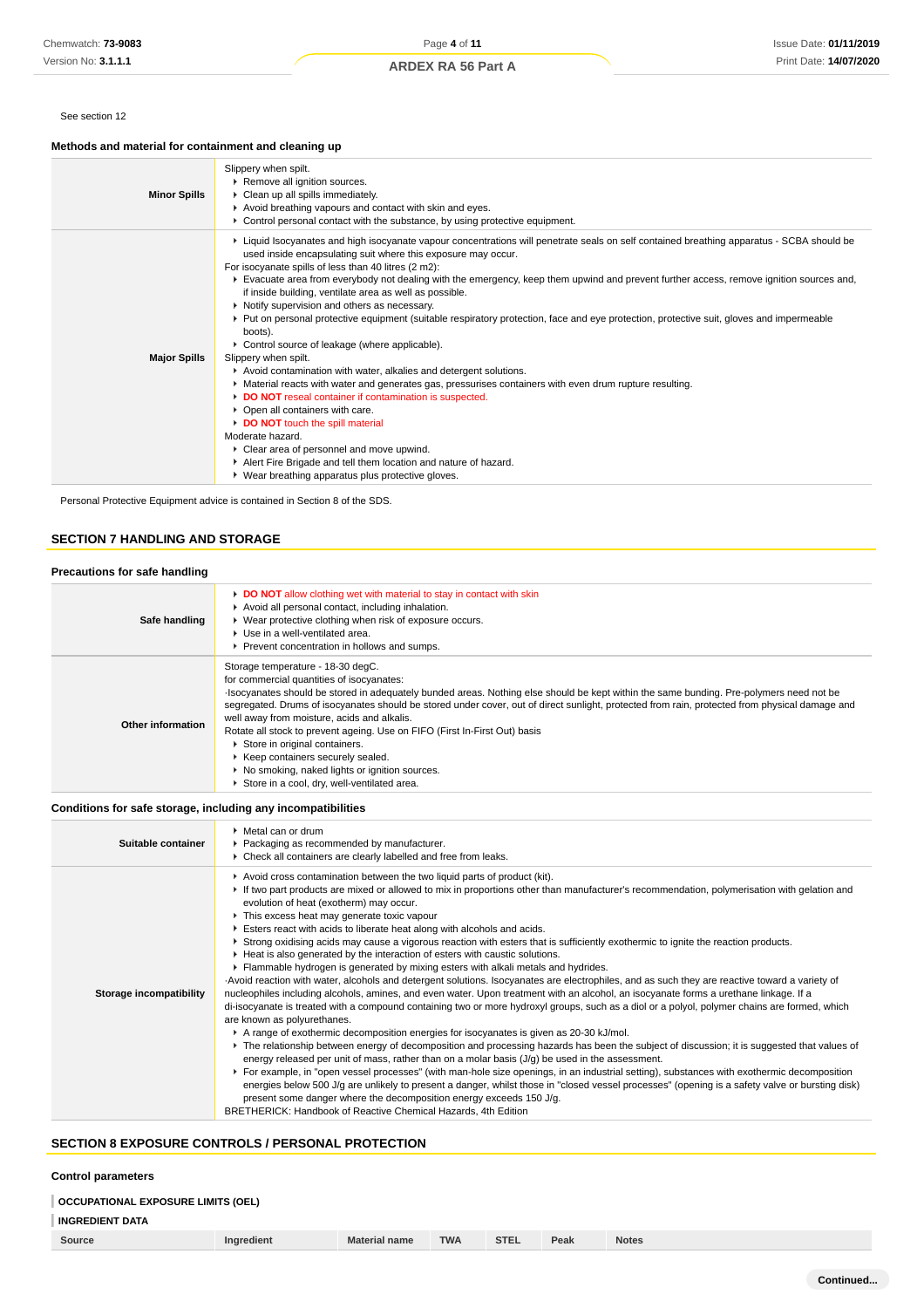| New Zealand Workplace<br>Exposure Standards (WES) | polymeric<br>diphenylmethane<br>diisocyanate                                                                                                                                                                                                                                                                                                                                                                                                                                                                                                                                                                                                                                                                                                                                                                                                                                                                                                                                                                                                                                                                                                                                                                                                                                                                                                                                                                                                                                                                                                                | Isocyanates, all,<br>$(as -NCO)$ | 0.02<br>mg/m3 | 0.07<br>mg/m3 | Not<br>Available    | dsen-Dermal sensitiser (rsen)-Respiratory sensitiser<br>Note: These values apply to all isocyanates, including<br>prepolymers, present in the workplace air as vapours,<br>mist or dust.                                                                                                 |                |          |  |
|---------------------------------------------------|-------------------------------------------------------------------------------------------------------------------------------------------------------------------------------------------------------------------------------------------------------------------------------------------------------------------------------------------------------------------------------------------------------------------------------------------------------------------------------------------------------------------------------------------------------------------------------------------------------------------------------------------------------------------------------------------------------------------------------------------------------------------------------------------------------------------------------------------------------------------------------------------------------------------------------------------------------------------------------------------------------------------------------------------------------------------------------------------------------------------------------------------------------------------------------------------------------------------------------------------------------------------------------------------------------------------------------------------------------------------------------------------------------------------------------------------------------------------------------------------------------------------------------------------------------------|----------------------------------|---------------|---------------|---------------------|------------------------------------------------------------------------------------------------------------------------------------------------------------------------------------------------------------------------------------------------------------------------------------------|----------------|----------|--|
| <b>EMERGENCY LIMITS</b>                           |                                                                                                                                                                                                                                                                                                                                                                                                                                                                                                                                                                                                                                                                                                                                                                                                                                                                                                                                                                                                                                                                                                                                                                                                                                                                                                                                                                                                                                                                                                                                                             |                                  |               |               |                     |                                                                                                                                                                                                                                                                                          |                |          |  |
| Ingredient                                        | <b>Material name</b>                                                                                                                                                                                                                                                                                                                                                                                                                                                                                                                                                                                                                                                                                                                                                                                                                                                                                                                                                                                                                                                                                                                                                                                                                                                                                                                                                                                                                                                                                                                                        |                                  |               |               |                     | TEEL-1                                                                                                                                                                                                                                                                                   | TEEL-2         | TEEL-3   |  |
| polymeric diphenylmethane<br>diisocyanate         | Polymethylene polyphenyl isocyanate; (Polymeric diphenylmethane diisocyanate)                                                                                                                                                                                                                                                                                                                                                                                                                                                                                                                                                                                                                                                                                                                                                                                                                                                                                                                                                                                                                                                                                                                                                                                                                                                                                                                                                                                                                                                                               |                                  |               |               |                     | $0.15$ mg/m $3$                                                                                                                                                                                                                                                                          | $3.6$ mg/m $3$ | 22 mg/m3 |  |
| Ingredient                                        | <b>Original IDLH</b>                                                                                                                                                                                                                                                                                                                                                                                                                                                                                                                                                                                                                                                                                                                                                                                                                                                                                                                                                                                                                                                                                                                                                                                                                                                                                                                                                                                                                                                                                                                                        |                                  |               |               | <b>Revised IDLH</b> |                                                                                                                                                                                                                                                                                          |                |          |  |
| polymeric diphenylmethane<br>diisocyanate         | Not Available                                                                                                                                                                                                                                                                                                                                                                                                                                                                                                                                                                                                                                                                                                                                                                                                                                                                                                                                                                                                                                                                                                                                                                                                                                                                                                                                                                                                                                                                                                                                               |                                  |               |               | Not Available       |                                                                                                                                                                                                                                                                                          |                |          |  |
| 2,2,4-trimethyl-1,3-pentanediol<br>diisobutyrate  | Not Available                                                                                                                                                                                                                                                                                                                                                                                                                                                                                                                                                                                                                                                                                                                                                                                                                                                                                                                                                                                                                                                                                                                                                                                                                                                                                                                                                                                                                                                                                                                                               |                                  |               |               | Not Available       |                                                                                                                                                                                                                                                                                          |                |          |  |
| <b>OCCUPATIONAL EXPOSURE BANDING</b>              |                                                                                                                                                                                                                                                                                                                                                                                                                                                                                                                                                                                                                                                                                                                                                                                                                                                                                                                                                                                                                                                                                                                                                                                                                                                                                                                                                                                                                                                                                                                                                             |                                  |               |               |                     |                                                                                                                                                                                                                                                                                          |                |          |  |
| Ingredient                                        | <b>Occupational Exposure Band Rating</b>                                                                                                                                                                                                                                                                                                                                                                                                                                                                                                                                                                                                                                                                                                                                                                                                                                                                                                                                                                                                                                                                                                                                                                                                                                                                                                                                                                                                                                                                                                                    |                                  |               |               |                     | <b>Occupational Exposure Band Limit</b>                                                                                                                                                                                                                                                  |                |          |  |
| 2,2,4-trimethyl-1,3-pentanediol<br>diisobutyrate  | E                                                                                                                                                                                                                                                                                                                                                                                                                                                                                                                                                                                                                                                                                                                                                                                                                                                                                                                                                                                                                                                                                                                                                                                                                                                                                                                                                                                                                                                                                                                                                           |                                  |               |               | $\leq 0.1$ ppm      |                                                                                                                                                                                                                                                                                          |                |          |  |
| Notes:                                            | range of exposure concentrations that are expected to protect worker health.                                                                                                                                                                                                                                                                                                                                                                                                                                                                                                                                                                                                                                                                                                                                                                                                                                                                                                                                                                                                                                                                                                                                                                                                                                                                                                                                                                                                                                                                                |                                  |               |               |                     | Occupational exposure banding is a process of assigning chemicals into specific categories or bands based on a chemical's potency and the<br>adverse health outcomes associated with exposure. The output of this process is an occupational exposure band (OEB), which corresponds to a |                |          |  |
| <b>Exposure controls</b>                          |                                                                                                                                                                                                                                                                                                                                                                                                                                                                                                                                                                                                                                                                                                                                                                                                                                                                                                                                                                                                                                                                                                                                                                                                                                                                                                                                                                                                                                                                                                                                                             |                                  |               |               |                     |                                                                                                                                                                                                                                                                                          |                |          |  |
| Appropriate engineering<br>controls               | All processes in which isocyanates are used should be enclosed wherever possible.<br>▶ Total enclosure, accompanied by good general ventilation, should be used to keep atmospheric concentrations below the relevant exposure<br>standards.<br>If total enclosure of the process is not feasible, local exhaust ventilation may be necessary. Local exhaust ventilation is essential where lower<br>molecular weight isocyanates (such as TDI or HDI) is used or where isocyanate or polyurethane is sprayed.<br>Engineering controls are used to remove a hazard or place a barrier between the worker and the hazard. Well-designed engineering controls can<br>be highly effective in protecting workers and will typically be independent of worker interactions to provide this high level of protection.<br>The basic types of engineering controls are:<br>Process controls which involve changing the way a job activity or process is done to reduce the risk.<br>Enclosure and/or isolation of emission source which keeps a selected hazard "physically" away from the worker and ventilation that strategically<br>"adds" and "removes" air in the work environment.                                                                                                                                                                                                                                                                                                                                                                           |                                  |               |               |                     |                                                                                                                                                                                                                                                                                          |                |          |  |
| <b>Personal protection</b>                        |                                                                                                                                                                                                                                                                                                                                                                                                                                                                                                                                                                                                                                                                                                                                                                                                                                                                                                                                                                                                                                                                                                                                                                                                                                                                                                                                                                                                                                                                                                                                                             |                                  |               |               |                     |                                                                                                                                                                                                                                                                                          |                |          |  |
| Eye and face protection                           | Safety glasses with side shields.<br>Chemical goggles.<br>▶ Contact lenses may pose a special hazard; soft contact lenses may absorb and concentrate irritants. A written policy document, describing<br>the wearing of lenses or restrictions on use, should be created for each workplace or task.                                                                                                                                                                                                                                                                                                                                                                                                                                                                                                                                                                                                                                                                                                                                                                                                                                                                                                                                                                                                                                                                                                                                                                                                                                                        |                                  |               |               |                     |                                                                                                                                                                                                                                                                                          |                |          |  |
| <b>Skin protection</b>                            | See Hand protection below                                                                                                                                                                                                                                                                                                                                                                                                                                                                                                                                                                                                                                                                                                                                                                                                                                                                                                                                                                                                                                                                                                                                                                                                                                                                                                                                                                                                                                                                                                                                   |                                  |               |               |                     |                                                                                                                                                                                                                                                                                          |                |          |  |
| Hands/feet protection                             | NOTE:<br>The material may produce skin sensitisation in predisposed individuals. Care must be taken, when removing gloves and other protective<br>equipment, to avoid all possible skin contact.<br>▶ Contaminated leather items, such as shoes, belts and watch-bands should be removed and destroyed.<br>The selection of suitable gloves does not only depend on the material, but also on further marks of quality which vary from manufacturer to<br>manufacturer. Where the chemical is a preparation of several substances, the resistance of the glove material can not be calculated in advance<br>and has therefore to be checked prior to the application.<br>The exact break through time for substances has to be obtained from the manufacturer of the protective gloves and has to be observed when<br>making a final choice.<br>Personal hygiene is a key element of effective hand care.<br>• Do NOT wear natural rubber (latex gloves).<br>In Isocyanate resistant materials include Teflon, Viton, nitrile rubber and some PVA gloves.<br>▶ Protective gloves and overalls should be worn as specified in the appropriate national standard.<br>▶ Contaminated garments should be removed promptly and should not be re-used until they have been decontaminated.<br>▶ NOTE: Natural rubber, neoprene, PVC can be affected by isocyanates<br>DO NOT use skin cream unless necessary and then use only minimum amount.<br>In Isocyanate vapour may be absorbed into skin cream and this increases hazard.<br>Avoid contact with moisture. |                                  |               |               |                     |                                                                                                                                                                                                                                                                                          |                |          |  |
| <b>Body protection</b>                            | See Other protection below                                                                                                                                                                                                                                                                                                                                                                                                                                                                                                                                                                                                                                                                                                                                                                                                                                                                                                                                                                                                                                                                                                                                                                                                                                                                                                                                                                                                                                                                                                                                  |                                  |               |               |                     |                                                                                                                                                                                                                                                                                          |                |          |  |
| Other protection                                  | All employees working with isocyanates must be informed of the hazards from exposure to the contaminant and the precautions necessary to<br>prevent damage to their health. They should be made aware of the need to carry out their work so that as little contamination as possible is<br>produced, and of the importance of the proper use of all safeguards against exposure to themselves and their fellow workers. Adequate training,<br>both in the proper execution of the task and in the use of all associated engineering controls, as well as of any personal protective equipment, is<br>essential.<br>Employees exposed to contamination hazards should be educated in the need for, and proper use of, facilities, clothing and equipment and<br>thereby maintain a high standard of personal cleanliness.<br>• Overalls.<br>▶ P.V.C apron.<br>Barrier cream.<br>▶ Skin cleansing cream.                                                                                                                                                                                                                                                                                                                                                                                                                                                                                                                                                                                                                                                     |                                  |               |               |                     |                                                                                                                                                                                                                                                                                          |                |          |  |

## **Respiratory protection**

Type A Filter of sufficient capacity. (AS/NZS 1716 & 1715, EN 143:2000 & 149:2001, ANSI Z88 or national equivalent)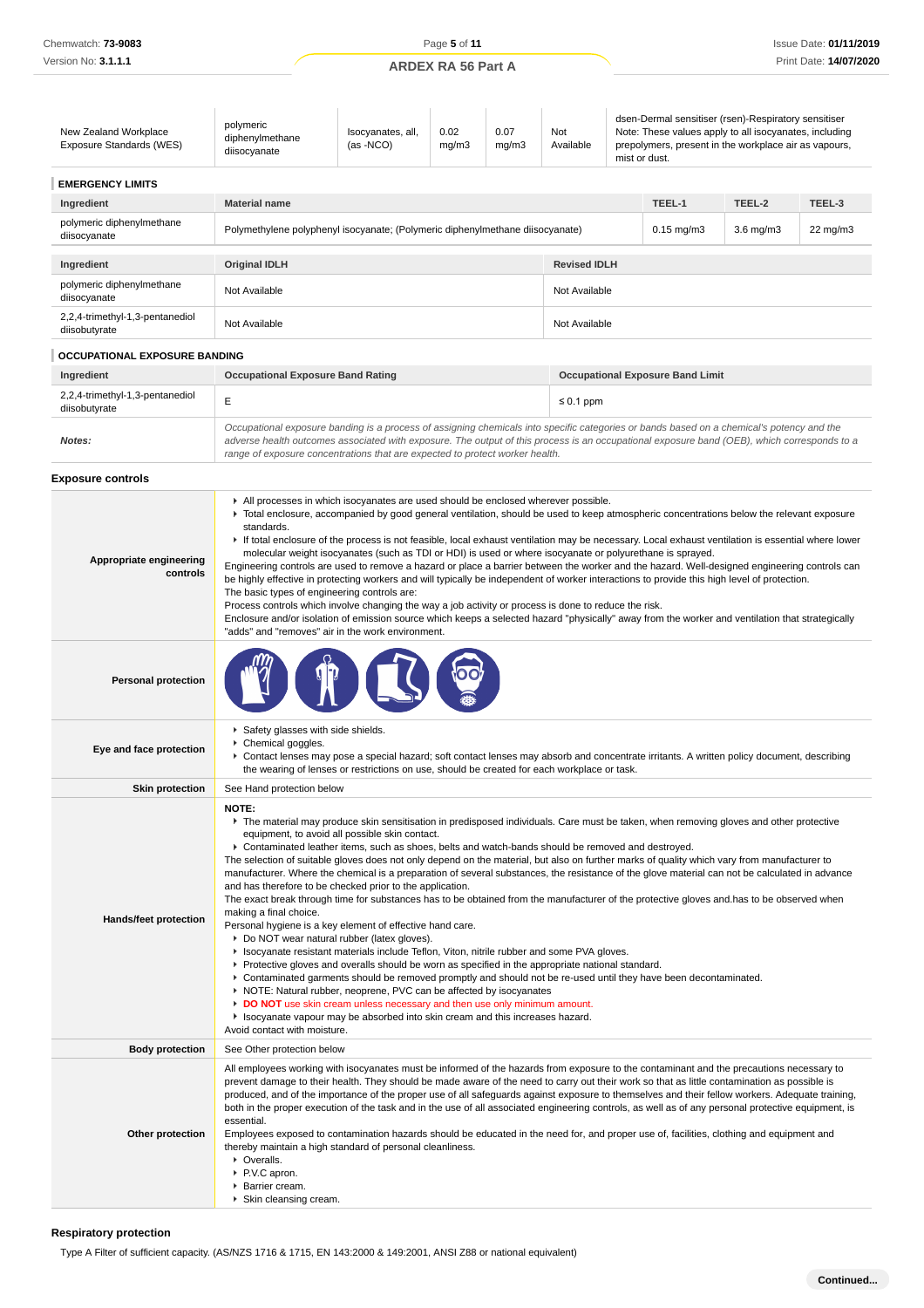Where the concentration of gas/particulates in the breathing zone, approaches or exceeds the "Exposure Standard" (or ES), respiratory protection is required. Degree of protection varies with both face-piece and Class of filter; the nature of protection varies with Type of filter.

| <b>Required Minimum Protection Factor</b> | <b>Half-Face Respirator</b> | <b>Full-Face Respirator</b> | <b>Powered Air Respirator</b> |  |
|-------------------------------------------|-----------------------------|-----------------------------|-------------------------------|--|
| up to $10 \times ES$                      | A-AUS                       |                             | A-PAPR-AUS / Class 1          |  |
| up to $50 \times ES$                      | -                           | A-AUS / Class 1             |                               |  |
| up to $100 \times ES$                     |                             | $A-2$                       | A-PAPR-2 ^                    |  |

^ - Full-face

A(All classes) = Organic vapours, B AUS or B1 = Acid gasses, B2 = Acid gas or hydrogen cyanide(HCN), B3 = Acid gas or hydrogen cyanide(HCN), E = Sulfur dioxide(SO2), G = Agricultural chemicals, K = Ammonia(NH3), Hg = Mercury, NO = Oxides of nitrogen, MB = Methyl bromide, AX = Low boiling point organic compounds(below 65 degC)

Cartridge respirators should never be used for emergency ingress or in areas of unknown vapour concentrations or oxygen content.

- ▶ The wearer must be warned to leave the contaminated area immediately on detecting any odours through the respirator. The odour may indicate that the mask is not functioning properly, that the vapour concentration is too high, or that the mask is not properly fitted. Because of these limitations, only restricted use of cartridge respirators is considered appropriate.
- ▶ Cartridge performance is affected by humidity. Cartridges should be changed after 2 hr of continuous use unless it is determined that the humidity is less than 75%, in which case, cartridges can be used for 4 hr. Used cartridges should be discarded daily, regardless of the length of time used

For spraying or operations which might generate aerosols:

Full face respirator with supplied air.

- In certain circumstances, personal protection of the individual employee is necessary. Personal protective devices should be regarded as being supplementary to substitution and engineering control and should not be used in preference to them as they do nothing to eliminate the hazard.
- However, in some situations, minimising exposure to isocyanates by enclosure and ventilation is not possible, and occupational exposure standards may be exceeded, particularly during on-site mixing of paints, spray-painting, foaming and maintenance of machine and ventilation systems. In these situations, air-line respirators or self-contained breathing apparatus complying with the appropriate nationals standard must be used.

Organic vapour respirators with particulate pre- filters and powered, air-purifying respirators are NOT suitable.

- Personal protective equipment must be appropriately selected, individually fitted and workers trained in their correct use and maintenance. Personal protective equipment must be regularly checked and maintained to ensure that the worker is being protected.
- Air- line respirators or self-contained breathing apparatus complying with the appropriate national standard should be used during the clean-up of spills and the repair or clean-up of contaminated equipment and similar situations which cause emergency exposures to hazardous atmospheric concentrations of isocyanate.

### **SECTION 9 PHYSICAL AND CHEMICAL PROPERTIES**

#### **Information on basic physical and chemical properties**

| Appearance                                      | Dark brown to black liquid with slight musty odour; does not mix with water. |                                            |                |  |  |
|-------------------------------------------------|------------------------------------------------------------------------------|--------------------------------------------|----------------|--|--|
|                                                 |                                                                              |                                            |                |  |  |
| <b>Physical state</b>                           | Liquid                                                                       | Relative density (Water = $1$ )            | 1.24           |  |  |
| Odour                                           | Not Available                                                                | Partition coefficient n-octanol<br>/ water | Not Available  |  |  |
| <b>Odour threshold</b>                          | Not Available                                                                | Auto-ignition temperature (°C)             | Not Available  |  |  |
| pH (as supplied)                                | Not Available                                                                | Decomposition temperature                  | Not Available  |  |  |
| Melting point / freezing point<br>(°C)          | Not Available                                                                | Viscosity (cSt)                            | Not Available  |  |  |
| Initial boiling point and boiling<br>range (°C) | 208                                                                          | Molecular weight (g/mol)                   | Not Applicable |  |  |
| Flash point (°C)                                | 198 (PMCC)                                                                   | <b>Taste</b>                               | Not Available  |  |  |
| <b>Evaporation rate</b>                         | Not Available                                                                | <b>Explosive properties</b>                | Not Available  |  |  |
| <b>Flammability</b>                             | Not Applicable                                                               | <b>Oxidising properties</b>                | Not Available  |  |  |
| Upper Explosive Limit (%)                       | Not Available                                                                | Surface Tension (dyn/cm or<br>$mN/m$ )     | Not Available  |  |  |
| Lower Explosive Limit (%)                       | Not Available                                                                | <b>Volatile Component (%vol)</b>           | Not Available  |  |  |
| Vapour pressure (kPa)                           | Negligible                                                                   | Gas group                                  | Not Available  |  |  |
| Solubility in water                             | Immiscible                                                                   | pH as a solution (1%)                      | Not Available  |  |  |
| Vapour density (Air = 1)                        | Not Available                                                                | VOC g/L                                    | Not Available  |  |  |

#### **SECTION 10 STABILITY AND REACTIVITY**

| Reactivity                                 | See section 7                                                                                                                                                              |
|--------------------------------------------|----------------------------------------------------------------------------------------------------------------------------------------------------------------------------|
| <b>Chemical stability</b>                  | • Unstable in the presence of incompatible materials.<br>▶ Product is considered stable.<br>Hazardous polymerisation will not occur.<br>Presence of elevated temperatures. |
| Possibility of hazardous<br>reactions      | See section 7                                                                                                                                                              |
| <b>Conditions to avoid</b>                 | See section 7                                                                                                                                                              |
| Incompatible materials                     | See section 7                                                                                                                                                              |
| <b>Hazardous decomposition</b><br>products | See section 5                                                                                                                                                              |

# **SECTION 11 TOXICOLOGICAL INFORMATION**

**Information on toxicological effects**

**Inhaled** Inhalation of aerosols (mists, fumes), generated by the material during the course of normal handling, may be harmful.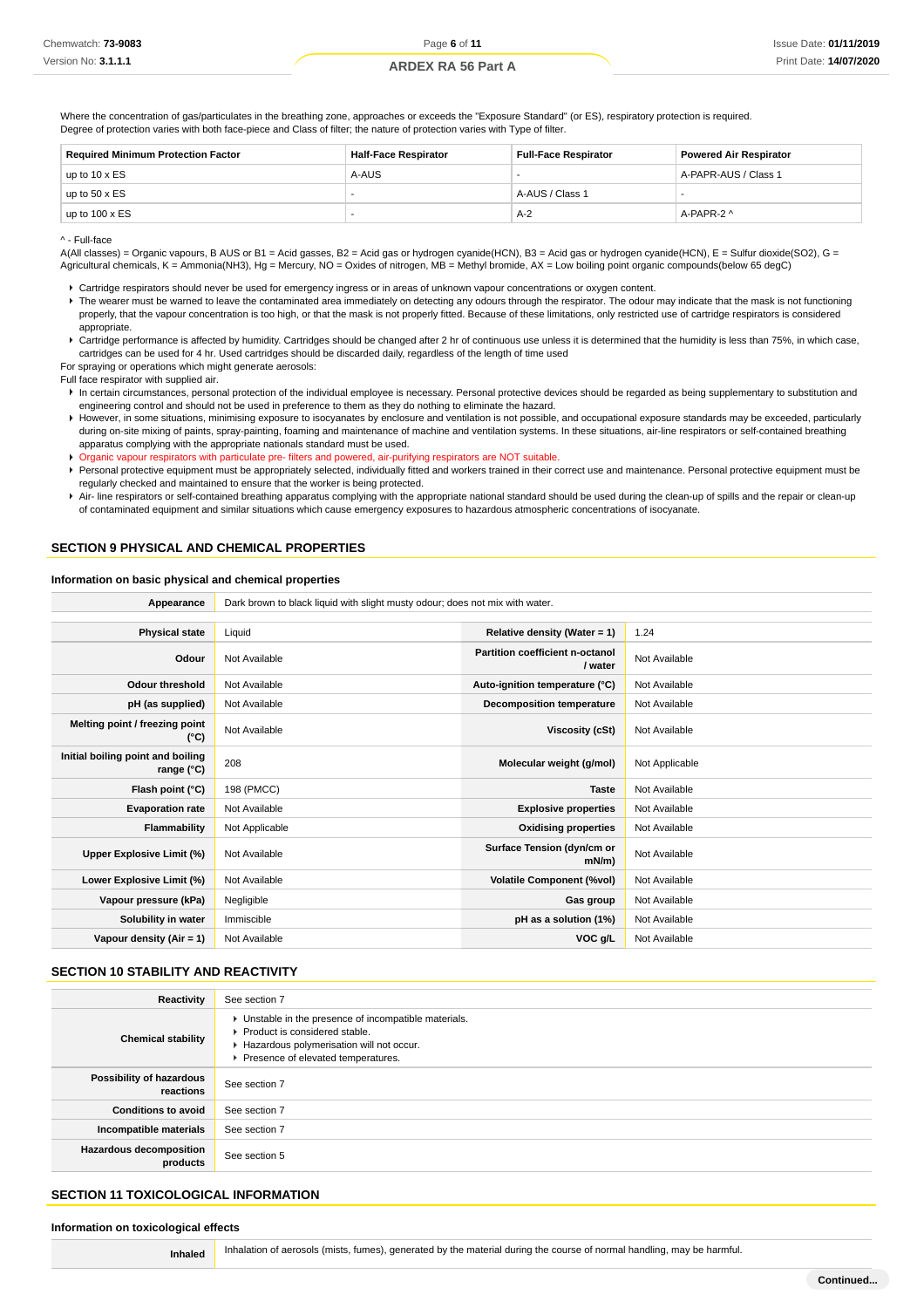|                     | The material can cause respiratory irritation in some persons. The body's response to such irritation can cause further lung damage.<br>Inhalation of vapours may cause drowsiness and dizziness. This may be accompanied by sleepiness, reduced alertness, loss of reflexes, lack of<br>co-ordination, and vertigo.<br>Inhalation hazard is increased at higher temperatures.<br>The vapour/mist may be highly irritating to the upper respiratory tract and lungs; the response may be severe enough to produce bronchitis and<br>pulmonary oedema. Possible neurological symptoms arising from isocyanate exposure include headache, insomnia, euphoria, ataxia, anxiety<br>neurosis, depression and paranoia. Gastrointestinal disturbances are characterised by nausea and vomiting. Pulmonary sensitisation may<br>produce asthmatic reactions ranging from minor breathing difficulties to severe allergic attacks; this may occur following a single acute exposure<br>or may develop without warning for several hours after exposure.                                                                                                                                                                                                                                                                                                                                                                                                                                                                                                                                                                                                                                                                                                                                                                                                                                                                                                                                                                                                                                                                                                                                                                                                                                                                                                                                                                                                                         |                   |  |  |  |
|---------------------|-------------------------------------------------------------------------------------------------------------------------------------------------------------------------------------------------------------------------------------------------------------------------------------------------------------------------------------------------------------------------------------------------------------------------------------------------------------------------------------------------------------------------------------------------------------------------------------------------------------------------------------------------------------------------------------------------------------------------------------------------------------------------------------------------------------------------------------------------------------------------------------------------------------------------------------------------------------------------------------------------------------------------------------------------------------------------------------------------------------------------------------------------------------------------------------------------------------------------------------------------------------------------------------------------------------------------------------------------------------------------------------------------------------------------------------------------------------------------------------------------------------------------------------------------------------------------------------------------------------------------------------------------------------------------------------------------------------------------------------------------------------------------------------------------------------------------------------------------------------------------------------------------------------------------------------------------------------------------------------------------------------------------------------------------------------------------------------------------------------------------------------------------------------------------------------------------------------------------------------------------------------------------------------------------------------------------------------------------------------------------------------------------------------------------------------------------------------------------|-------------------|--|--|--|
| Ingestion           | Accidental ingestion of the material may be seriously damaging to the health of the individual; animal experiments indicate that ingestion of less<br>than 40 gram may be fatal.                                                                                                                                                                                                                                                                                                                                                                                                                                                                                                                                                                                                                                                                                                                                                                                                                                                                                                                                                                                                                                                                                                                                                                                                                                                                                                                                                                                                                                                                                                                                                                                                                                                                                                                                                                                                                                                                                                                                                                                                                                                                                                                                                                                                                                                                                        |                   |  |  |  |
| <b>Skin Contact</b> | The material may cause mild but significant inflammation of the skin either following direct contact or after a delay of some time. Repeated<br>exposure can cause contact dermatitis which is characterised by redness, swelling and blistering.<br>Repeated exposure may cause skin cracking, flaking or drying following normal handling and use.<br>Skin contact with the material may damage the health of the individual; systemic effects may result following absorption.<br>Open cuts, abraded or irritated skin should not be exposed to this material<br>Entry into the blood-stream, through, for example, cuts, abrasions or lesions, may produce systemic injury with harmful effects. Examine the skin<br>prior to the use of the material and ensure that any external damage is suitably protected.                                                                                                                                                                                                                                                                                                                                                                                                                                                                                                                                                                                                                                                                                                                                                                                                                                                                                                                                                                                                                                                                                                                                                                                                                                                                                                                                                                                                                                                                                                                                                                                                                                                    |                   |  |  |  |
| Eye                 | This material may produce eye irritation in some persons and produce eye damage 24 hours or more after instillation. Moderate inflammation<br>may be expected with redness; conjunctivitis may occur with prolonged exposure.                                                                                                                                                                                                                                                                                                                                                                                                                                                                                                                                                                                                                                                                                                                                                                                                                                                                                                                                                                                                                                                                                                                                                                                                                                                                                                                                                                                                                                                                                                                                                                                                                                                                                                                                                                                                                                                                                                                                                                                                                                                                                                                                                                                                                                           |                   |  |  |  |
| Chronic             | There has been concern that this material can cause cancer or mutations, but there is not enough data to make an assessment.<br>Long-term exposure to respiratory irritants may result in airways disease, involving difficulty breathing and related whole-body problems.<br>Inhaling this product is more likely to cause a sensitisation reaction in some persons compared to the general population.<br>Skin contact with the material is more likely to cause a sensitisation reaction in some persons compared to the general population.<br>Harmful: danger of serious damage to health by prolonged exposure through inhalation.<br>This material can cause serious damage if one is exposed to it for long periods. It can be assumed that it contains a substance which can<br>produce severe defects.<br>Prolonged or repeated skin contact may cause drying with cracking, irritation and possible dermatitis following.<br>Substance accumulation, in the human body, may occur and may cause some concern following repeated or long-term occupational exposure.<br>Persons with a history of asthma or other respiratory problems or are known to be sensitised, should not be engaged in any work involving the<br>handling of isocyanates.<br>The chemistry of reaction of isocyanates, as evidenced by MDI, in biological milieu is such that in the event of a true exposure of small MDI<br>doses to the mouth, reactions will commence at once with biological macromolecules in the buccal region and will continue along the digestive<br>tract prior to reaching the stomach. Reaction products will be a variety of polyureas and macromolecular conjugates with for example mucus,<br>proteins and cell components.<br>This is corroborated by the results from an MDI inhalation study.<br>This product contains a polymer with a functional group considered to be of high concern. Isocyanates can cause sensitisation of the airways.<br>Isocyanate vapours are irritating to the airways and can cause their inflammation, with wheezing, gasping, severe distress, even loss of<br>consciousness and fluid in the lungs. Nervous system symptoms that may occur include headache, sleep disturbance, euphoria, inco-ordination,<br>anxiety, depression and paranoia.<br>Respiratory sensitisation may result in allergic/asthma like responses; from coughing and minor breathing difficulties to bronchitis with wheezing,<br>gasping. |                   |  |  |  |
|                     | <b>TOXICITY</b>                                                                                                                                                                                                                                                                                                                                                                                                                                                                                                                                                                                                                                                                                                                                                                                                                                                                                                                                                                                                                                                                                                                                                                                                                                                                                                                                                                                                                                                                                                                                                                                                                                                                                                                                                                                                                                                                                                                                                                                                                                                                                                                                                                                                                                                                                                                                                                                                                                                         | <b>IRRITATION</b> |  |  |  |
| ARDEX RA 56 Part A  | Inhalation (Rat) LC50: 490 mg/m3/4h*[2]                                                                                                                                                                                                                                                                                                                                                                                                                                                                                                                                                                                                                                                                                                                                                                                                                                                                                                                                                                                                                                                                                                                                                                                                                                                                                                                                                                                                                                                                                                                                                                                                                                                                                                                                                                                                                                                                                                                                                                                                                                                                                                                                                                                                                                                                                                                                                                                                                                 | Not Available     |  |  |  |
|                     | Oral (Rat) LD50: >2000 mg/kg <sup>*[2]</sup>                                                                                                                                                                                                                                                                                                                                                                                                                                                                                                                                                                                                                                                                                                                                                                                                                                                                                                                                                                                                                                                                                                                                                                                                                                                                                                                                                                                                                                                                                                                                                                                                                                                                                                                                                                                                                                                                                                                                                                                                                                                                                                                                                                                                                                                                                                                                                                                                                            |                   |  |  |  |

| polymeric diphenylmethane<br>diisocyanate        | <b>TOXICITY</b><br>Dermal (rabbit) LD50: >9400 mg/kg <sup>[2]</sup><br>Inhalation (rat) LC50: 0.49 mg/l/4h <sup>[2]</sup><br>Oral (rat) LD50: >2000 mg/kg[1] | <b>IRRITATION</b><br>Eye (rabbit): 100 mg - mild                                                                                                                                                     |  |  |
|--------------------------------------------------|--------------------------------------------------------------------------------------------------------------------------------------------------------------|------------------------------------------------------------------------------------------------------------------------------------------------------------------------------------------------------|--|--|
| 2,2,4-trimethyl-1,3-pentanediol<br>diisobutyrate | <b>TOXICITY</b><br>Dermal (rabbit) LD50: >2000 mg/kg[1]<br>Inhalation (rat) LC50: >7.95 mg/l/6h*** <sup>[2]</sup><br>Oral (rat) LD50: >2000 mg/kg[1]         | <b>IRRITATION</b><br>Eye (rabbit): very slight**<br>Eye: no adverse effect observed (not irritating)[1]<br>Skin (guinea pig): 5000mg/kg-mild<br>Skin: no adverse effect observed (not irritating)[1] |  |  |
| Legend:                                          | 1. Value obtained from Europe ECHA Registered Substances - Acute toxicity 2.* Value obtained from manufacturer's SDS. Unless otherwise                       |                                                                                                                                                                                                      |  |  |

specified data extracted from RTECS - Register of Toxic Effect of chemical Substances

**POLYMERIC DIPHENYLMETHANE DIISOCYANATE** product The following information refers to contact allergens as a group and may not be specific to this product. Contact allergies quickly manifest themselves as contact eczema, more rarely as urticaria or Quincke's oedema. The pathogenesis of contact eczema involves a cell-mediated (T lymphocytes) immune reaction of the delayed type. Other allergic skin reactions, e.g. contact urticaria, involve antibody-mediated immune reactions. The significance of the contact allergen is not simply determined by its sensitisation potential: the distribution of the substance and the opportunities for contact with it are equally important. Asthma-like symptoms may continue for months or even years after exposure to the material ends. This may be due to a non-allergic condition known as reactive airways dysfunction syndrome (RADS) which can occur after exposure to high levels of highly irritating compound. Main criteria for diagnosing RADS include the absence of previous airways disease in a non-atopic individual, with sudden onset of persistent asthma-like symptoms within minutes to hours of a documented exposure to the irritant. Other criteria for diagnosis of RADS include a reversible airflow pattern on lung function tests, moderate to severe bronchial hyperreactivity on methacholine challenge testing, and the lack of minimal lymphocytic inflammation, without eosinophilia. Allergic reactions involving the respiratory tract are usually due to interactions between IgE antibodies and allergens and occur rapidly. Allergic potential of the allergen and period of exposure often determine the severity of symptoms. Some people may be genetically more prone than others, and exposure to other irritants may aggravate symptoms. Allergy causing activity is due to interactions with proteins. Attention should be paid to atopic diathesis, characterised by increased susceptibility to nasal inflammation, asthma and eczema.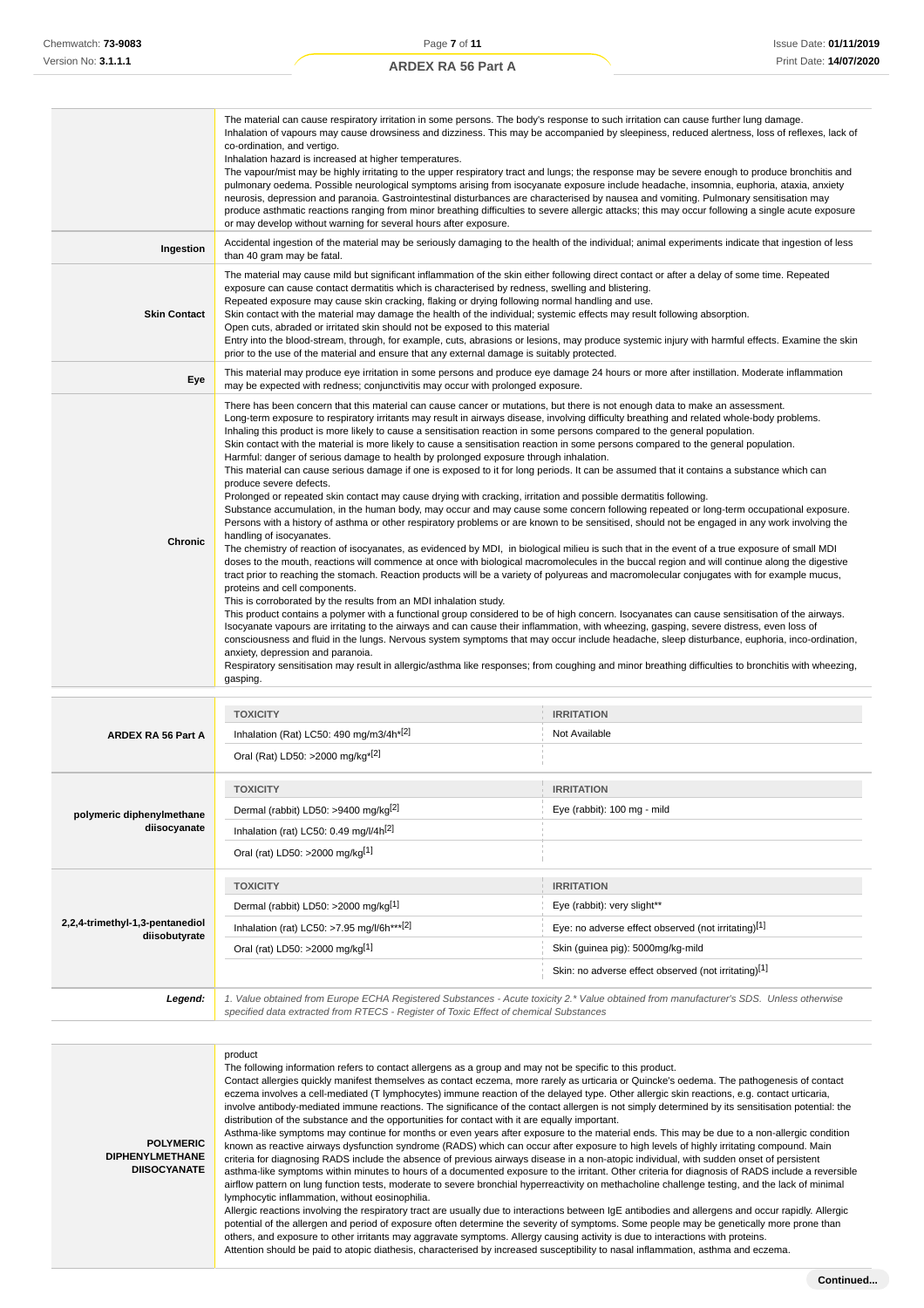|                                             | Exogenous allergic alveolitis is induced essentially by allergen specific immune-complexes of the IgG type; cell-mediated reactions (T<br>lymphocytes) may be involved. Such allergy is of the delayed type with onset up to four hours following exposure.                                                                                                                                                        |                                 |                                                                                                    |
|---------------------------------------------|--------------------------------------------------------------------------------------------------------------------------------------------------------------------------------------------------------------------------------------------------------------------------------------------------------------------------------------------------------------------------------------------------------------------|---------------------------------|----------------------------------------------------------------------------------------------------|
|                                             | Isocyanate vapours are irritating to the airways and can cause their inflammation, with wheezing, gasping, severe distress, even loss of                                                                                                                                                                                                                                                                           |                                 |                                                                                                    |
|                                             | consciousness and fluid in the lungs. Nervous system symptoms that may occur include headache, sleep disturbance, euphoria, inco-ordination,                                                                                                                                                                                                                                                                       |                                 |                                                                                                    |
|                                             | anxiety, depression and paranoia.                                                                                                                                                                                                                                                                                                                                                                                  |                                 |                                                                                                    |
|                                             | The material may produce moderate eye irritation leading to inflammation. Repeated or prolonged exposure to irritants may produce                                                                                                                                                                                                                                                                                  |                                 |                                                                                                    |
|                                             | conjunctivitis.                                                                                                                                                                                                                                                                                                                                                                                                    |                                 |                                                                                                    |
|                                             | Aromatic and aliphatic diisocyanates may cause airway toxicity and skin sensitization. Monomers and prepolymers exhibit similar respiratory                                                                                                                                                                                                                                                                        |                                 |                                                                                                    |
|                                             | effect. Of the several members of diisocyanates tested on experimental animals by inhalation and oral exposure, some caused cancer while<br>others produced a harmless outcome. This group of compounds has therefore been classified as cancer-causing.                                                                                                                                                           |                                 |                                                                                                    |
|                                             | The substance is classified by IARC as Group 3:                                                                                                                                                                                                                                                                                                                                                                    |                                 |                                                                                                    |
|                                             | NOT classifiable as to its carcinogenicity to humans.                                                                                                                                                                                                                                                                                                                                                              |                                 |                                                                                                    |
|                                             | Evidence of carcinogenicity may be inadequate or limited in animal testing.                                                                                                                                                                                                                                                                                                                                        |                                 |                                                                                                    |
| 2,2,4-TRIMETHYL-<br>1,3-PENTANEDIOL         | The material may cause skin irritation after prolonged or repeated exposure and may produce on contact skin redness, swelling, the production of<br>vesicles, scaling and thickening of the skin.<br>For 2,2,4-trimethyl-1,3-pentanediol diisobutyrate (TXIB)<br>Laboratory testing showed that TXIB does not cause genetic toxicity. It may damage the kidneys of developing animals but only at levels that also |                                 |                                                                                                    |
| <b>DIISOBUTYRATE</b>                        | affect the adult.                                                                                                                                                                                                                                                                                                                                                                                                  |                                 |                                                                                                    |
|                                             | NOAEL oral (rat), 103 days = 1% in diet *** NOEL oral (dog), 90 days = 1% in diet *** Mutagenicity/Genotoxicity Data: *** Chromosomal<br>aberration assay: Negative (+/- activation) CHO/HGPRT assay: Negative (+/- activation) Salmonella-E.coli reverse mutation assay (Ames test):<br>Negative (+/- activation) *,**,*** Various suppliers MSDS                                                                 |                                 |                                                                                                    |
|                                             |                                                                                                                                                                                                                                                                                                                                                                                                                    |                                 |                                                                                                    |
|                                             |                                                                                                                                                                                                                                                                                                                                                                                                                    |                                 |                                                                                                    |
| <b>Acute Toxicity</b>                       | ✔                                                                                                                                                                                                                                                                                                                                                                                                                  | Carcinogenicity                 | ×                                                                                                  |
| <b>Skin Irritation/Corrosion</b>            | ✔                                                                                                                                                                                                                                                                                                                                                                                                                  | Reproductivity                  | ×                                                                                                  |
| <b>Serious Eye Damage/Irritation</b>        | ✔                                                                                                                                                                                                                                                                                                                                                                                                                  | <b>STOT - Single Exposure</b>   | ✔                                                                                                  |
| <b>Respiratory or Skin</b><br>sensitisation | ×                                                                                                                                                                                                                                                                                                                                                                                                                  | <b>STOT - Repeated Exposure</b> | ✔                                                                                                  |
| Mutagenicity                                | ×                                                                                                                                                                                                                                                                                                                                                                                                                  | <b>Aspiration Hazard</b>        | ×                                                                                                  |
|                                             |                                                                                                                                                                                                                                                                                                                                                                                                                    | Legend:                         | $\blacktriangleright$ - Data either not available or does not fill the criteria for classification |
|                                             |                                                                                                                                                                                                                                                                                                                                                                                                                    |                                 | $\blacktriangleright$ - Data available to make classification                                      |

# **SECTION 12 ECOLOGICAL INFORMATION**

# **Toxicity**

|                                                  | <b>ENDPOINT</b>  | <b>TEST DURATION (HR)</b>                                                                                                                                                                                                                                                                                                                                                                       | <b>SPECIES</b>                | <b>VALUE</b>        | <b>SOURCE</b>    |
|--------------------------------------------------|------------------|-------------------------------------------------------------------------------------------------------------------------------------------------------------------------------------------------------------------------------------------------------------------------------------------------------------------------------------------------------------------------------------------------|-------------------------------|---------------------|------------------|
| ARDEX RA 56 Part A                               | Not<br>Available | Not Available                                                                                                                                                                                                                                                                                                                                                                                   | Not Available                 | Not<br>Available    | Not<br>Available |
|                                                  | <b>ENDPOINT</b>  | <b>TEST DURATION (HR)</b>                                                                                                                                                                                                                                                                                                                                                                       | <b>SPECIES</b>                | <b>VALUE</b>        | <b>SOURCE</b>    |
| polymeric diphenylmethane                        | LC50             | 96                                                                                                                                                                                                                                                                                                                                                                                              | Fish                          | $>1$ -mg/L          | 2                |
| diisocyanate                                     | EC50             | 72                                                                                                                                                                                                                                                                                                                                                                                              | Algae or other aquatic plants | >1-640mg/L          | $\overline{2}$   |
|                                                  |                  |                                                                                                                                                                                                                                                                                                                                                                                                 |                               |                     |                  |
|                                                  | <b>ENDPOINT</b>  | <b>TEST DURATION (HR)</b>                                                                                                                                                                                                                                                                                                                                                                       | <b>SPECIES</b>                | <b>VALUE</b>        | <b>SOURCE</b>    |
|                                                  | <b>LC50</b>      | 96                                                                                                                                                                                                                                                                                                                                                                                              | <b>Fish</b>                   | 1.203mg/L           | 3                |
| 2,2,4-trimethyl-1,3-pentanediol<br>diisobutyrate | EC50             | 48                                                                                                                                                                                                                                                                                                                                                                                              | Crustacea                     | $>1.46$ mg/L        | 2                |
|                                                  | EC50             | 96                                                                                                                                                                                                                                                                                                                                                                                              | Algae or other aquatic plants | 0.107mg/L           | 3                |
|                                                  | <b>NOEC</b>      | 504                                                                                                                                                                                                                                                                                                                                                                                             | Crustacea                     | 0.7 <sub>mg/L</sub> | 2                |
| Legend:                                          |                  | Extracted from 1. IUCLID Toxicity Data 2. Europe ECHA Registered Substances - Ecotoxicological Information - Aquatic Toxicity 3. EPIWIN Suite<br>V3.12 (QSAR) - Aquatic Toxicity Data (Estimated) 4. US EPA, Ecotox database - Aquatic Toxicity Data 5. ECETOC Aquatic Hazard Assessment<br>Data 6. NITE (Japan) - Bioconcentration Data 7. METI (Japan) - Bioconcentration Data 8. Vendor Data |                               |                     |                  |

# **DO NOT** discharge into sewer or waterways.

# **Persistence and degradability**

| Ingredient                                       | Persistence: Water/Soil | Persistence: Air |
|--------------------------------------------------|-------------------------|------------------|
| 2,2,4-trimethyl-1,3-pentanediol<br>diisobutyrate | <b>HIGH</b>             | <b>HIGH</b>      |
|                                                  |                         |                  |

# **Bioaccumulative potential**

| Ingredient                                       | <b>Bioaccumulation</b> |
|--------------------------------------------------|------------------------|
| 2,2,4-trimethyl-1,3-pentanediol<br>diisobutyrate | $LOW (BCF = 1)$        |

## **Mobility in soil**

| Ingredient                                       | <b>Mobility</b>       |
|--------------------------------------------------|-----------------------|
| 2,2,4-trimethyl-1,3-pentanediol<br>diisobutyrate | LOW ( $KOC = 607.5$ ) |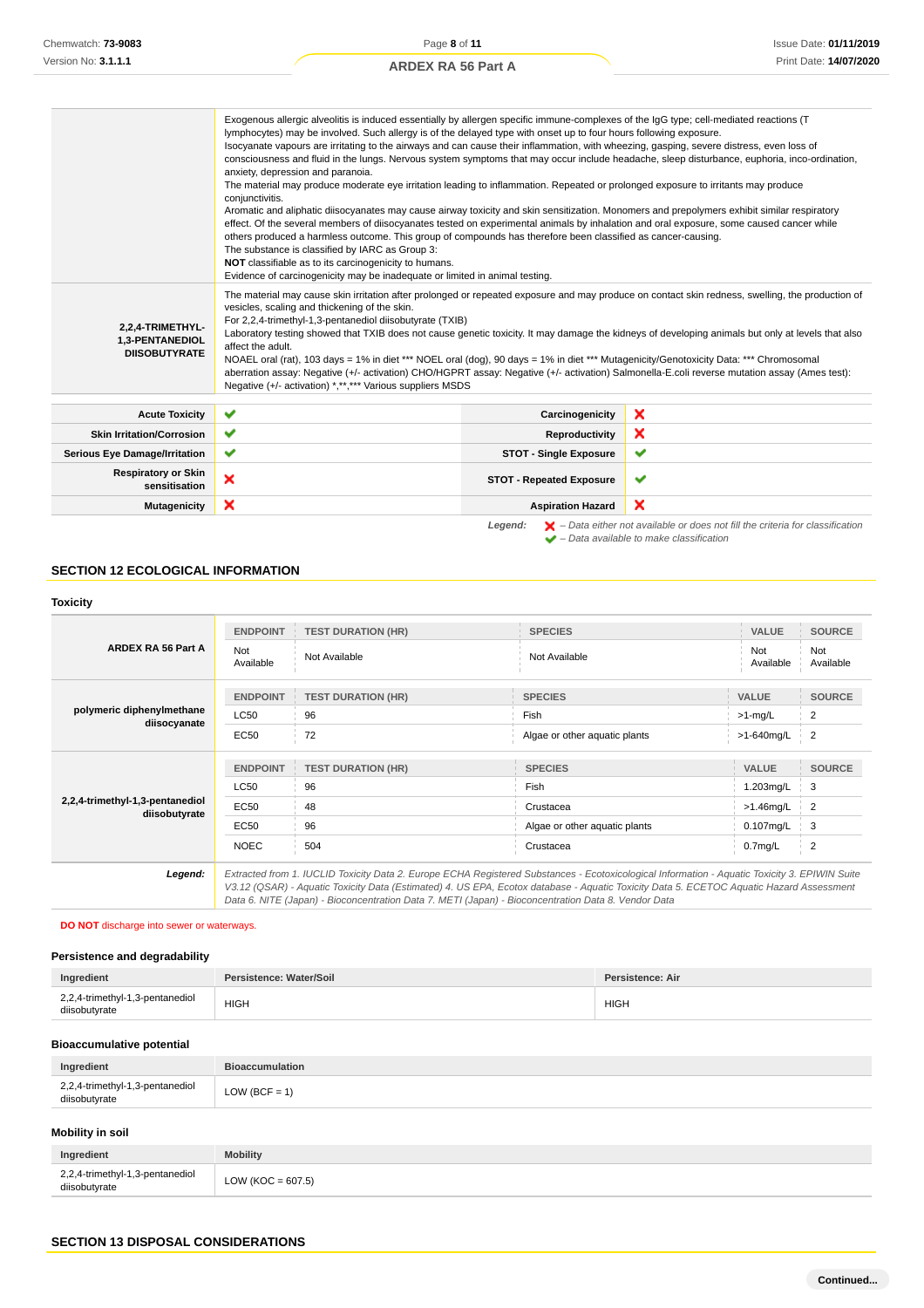| Waste treatment methods      |                                                                                                                                                                                                                                                                                                                                                                                                                                                                                                                                                                                                                                                                                                                                                                                                                                                                                                                                                                                                                                                                                                                                                                                                                                                                                                                                                                                                                                                                                                                                                                                                                                                                                                                                                                                                             |
|------------------------------|-------------------------------------------------------------------------------------------------------------------------------------------------------------------------------------------------------------------------------------------------------------------------------------------------------------------------------------------------------------------------------------------------------------------------------------------------------------------------------------------------------------------------------------------------------------------------------------------------------------------------------------------------------------------------------------------------------------------------------------------------------------------------------------------------------------------------------------------------------------------------------------------------------------------------------------------------------------------------------------------------------------------------------------------------------------------------------------------------------------------------------------------------------------------------------------------------------------------------------------------------------------------------------------------------------------------------------------------------------------------------------------------------------------------------------------------------------------------------------------------------------------------------------------------------------------------------------------------------------------------------------------------------------------------------------------------------------------------------------------------------------------------------------------------------------------|
| Product / Packaging disposal | Containers may still present a chemical hazard/ danger when empty.<br>▶ Return to supplier for reuse/ recycling if possible.<br>Otherwise:<br>If container can not be cleaned sufficiently well to ensure that residuals do not remain or if the container cannot be used to store the same<br>product, then puncture containers, to prevent re-use, and bury at an authorised landfill.<br>▶ Where possible retain label warnings and SDS and observe all notices pertaining to the product.<br>Legislation addressing waste disposal requirements may differ by country, state and/ or territory. Each user must refer to laws operating in their<br>area. In some areas, certain wastes must be tracked.<br>A Hierarchy of Controls seems to be common - the user should investigate:<br>$\blacktriangleright$ Reduction<br>$\triangleright$ Reuse<br>$\triangleright$ Recycling<br>Disposal (if all else fails)<br>This material may be recycled if unused, or if it has not been contaminated so as to make it unsuitable for its intended use.<br>DO NOT allow wash water from cleaning or process equipment to enter drains.<br>It may be necessary to collect all wash water for treatment before disposal.<br>In all cases disposal to sewer may be subject to local laws and regulations and these should be considered first.<br>• Where in doubt contact the responsible authority.<br>DO NOT recycle spilled material.<br>Consult State Land Waste Management Authority for disposal.<br>▶ Neutralise spill material carefully and decontaminate empty containers and spill residues with 10% ammonia solution plus detergent or a<br>proprietary decontaminant prior to disposal.<br>DO NOT seal or stopper drums being decontaminated as CO2 gas is generated and may pressurise containers. |
|                              |                                                                                                                                                                                                                                                                                                                                                                                                                                                                                                                                                                                                                                                                                                                                                                                                                                                                                                                                                                                                                                                                                                                                                                                                                                                                                                                                                                                                                                                                                                                                                                                                                                                                                                                                                                                                             |

Ensure that the hazardous substance is disposed in accordance with the Hazardous Substances (Disposal) Notice 2017

#### **Disposal Requirements**

Packages that have been in direct contact with the hazardous substance must be only disposed if the hazardous substance was appropriately removed and cleaned out from the package. The package must be disposed according to the manufacturer's directions taking into account the material it is made of. Packages which hazardous content have been appropriately treated and removed may be recycled.

The hazardous substance must only be disposed if it has been treated by a method that changed the characteristics or composition of the substance and it is no longer hazardous.

## **SECTION 14 TRANSPORT INFORMATION**

#### **Labels Required**

| <b>Marine Polluta</b> | <b>NO</b>      |
|-----------------------|----------------|
| HAZCHEM               | Not Applicable |

**Land transport (UN): NOT REGULATED FOR TRANSPORT OF DANGEROUS GOODS**

**Air transport (ICAO-IATA / DGR): NOT REGULATED FOR TRANSPORT OF DANGEROUS GOODS**

**Sea transport (IMDG-Code / GGVSee): NOT REGULATED FOR TRANSPORT OF DANGEROUS GOODS**

**Transport in bulk according to Annex II of MARPOL and the IBC code**

Not Applicable

## **SECTION 15 REGULATORY INFORMATION**

#### **Safety, health and environmental regulations / legislation specific for the substance or mixture**

This substance is to be managed using the conditions specified in an applicable Group Standard

| <b>HSR Number</b> | <b>Group Standard</b>                                                               |
|-------------------|-------------------------------------------------------------------------------------|
| HSR002536         | Gas Under Pressure Mixtures (Toxic [6.1]) Group Standard 2017                       |
| HSR002596         | Laboratory Chemicals and Reagent Kits Group Standard 2017                           |
| HSR002593         | Industrial and Institutional Cleaning Products (Toxic [6.1]) Group Standard 2017    |
| HSR002645         | Polymers (Toxic [6.1]) Group Standard 2017                                          |
| HSR002614         | Metal Industry Products (Toxic [6.1]) Group Standard 2017                           |
| HSR002508         | Additives, Process Chemicals and Raw Materials (Toxic [6.1]) Group Standard 2017    |
| HSR002579         | Food Additives and Fragrance Materials (Toxic [6.1]) Group Standard 2017            |
| HSR100425         | Pharmaceutical Active Ingredients Group Standard 2017                               |
| HSR002685         | Water Treatment Chemicals (Toxic [6.1]) Group Standard 2017                         |
| HSR002675         | Surface Coatings and Colourants (Toxic [6.1]) Group Standard 2017                   |
| HSR002654         | Solvents (Toxic [6.1]) Group Standard 2017                                          |
| HSR002550         | Corrosion Inhibitors (Toxic [6.1]) Group Standard 2017                              |
| HSR100757         | Veterinary Medicine (Limited Pack Size, Finished Dose) Standard 2017                |
| HSR100758         | Veterinary Medicines (Non-dispersive Closed System Application) Group Standard 2017 |
| HSR002625         | N.O.S. (Toxic [6.1, 6.7]) Group Standard 2017                                       |

**POLYMERIC DIPHENYLMETHANE DIISOCYANATE IS FOUND ON THE FOLLOWING REGULATORY LISTS**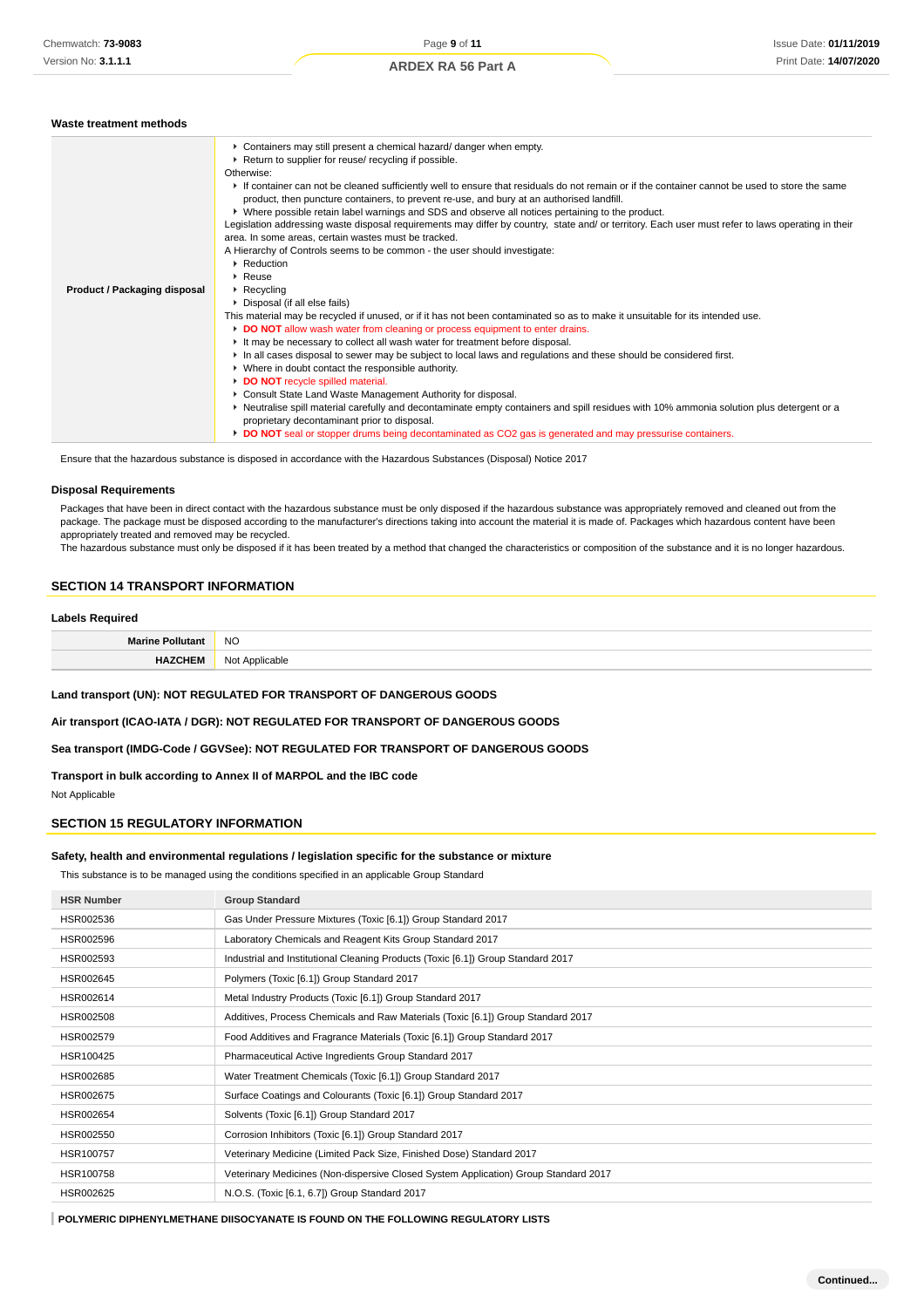| International Agency for Research on Cancer (IARC) - Agents Classified by the IARC<br>New Zealand Hazardous Substances and New Organisms (HSNO) Act - Classification<br>of Chemicals - Classification Data<br>Monographs |  |
|--------------------------------------------------------------------------------------------------------------------------------------------------------------------------------------------------------------------------|--|
| New Zealand Approved Hazardous Substances with controls<br>New Zealand Inventory of Chemicals (NZIoC)                                                                                                                    |  |
| New Zealand Hazardous Substances and New Organisms (HSNO) Act - Classification<br>New Zealand Workplace Exposure Standards (WES)                                                                                         |  |
| of Chemicals                                                                                                                                                                                                             |  |

# **2,2,4-TRIMETHYL-1,3-PENTANEDIOL DIISOBUTYRATE IS FOUND ON THE FOLLOWING REGULATORY LISTS**

| New Zealand Approved Hazardous Substances with controls                        | New Zealand Hazardous Substances and New Organisms (HSNO) Act - Classification |
|--------------------------------------------------------------------------------|--------------------------------------------------------------------------------|
| New Zealand Hazardous Substances and New Organisms (HSNO) Act - Classification | of Chemicals - Classification Data                                             |
| of Chemicals                                                                   | New Zealand Inventory of Chemicals (NZIoC)                                     |

## **Hazardous Substance Location**

Subject to the Health and Safety at Work (Hazardous Substances) Regulations 2017.

| <b>Hazard Class</b> | Quantity beyond which controls apply for closed<br>containers | Quantity beyond which controls apply when use occurring in open<br>containers |
|---------------------|---------------------------------------------------------------|-------------------------------------------------------------------------------|
| Not Applicable      | Not Applicable                                                | Not Applicable                                                                |

#### **Certified Handler**

Subject to Part 4 of the Health and Safety at Work (Hazardous Substances) Regulations 2017.

| <b>Class of substance</b>                                                                             | Quantities   |
|-------------------------------------------------------------------------------------------------------|--------------|
| 6.1A, 6.1B, 6.1C (except for<br>propellant powders of classes<br>1.1C (UN 0160) and 1.3C (UN<br>0161) | Any quantity |

Refer Group Standards for further information

## **Tracking Requirements**

Subject to tracking according to the Health and Safety at Work (Hazardous Substances) Regulations 2017 - Refer to the regulation for more information

#### **National Inventory Status**

| <b>National Inventory</b>     | <b>Status</b>                                                                                                                                                                                              |  |  |
|-------------------------------|------------------------------------------------------------------------------------------------------------------------------------------------------------------------------------------------------------|--|--|
| Australia - AICS              | Yes                                                                                                                                                                                                        |  |  |
| Canada - DSL                  | Yes                                                                                                                                                                                                        |  |  |
| Canada - NDSL                 | No (polymeric diphenylmethane diisocyanate; 2,2,4-trimethyl-1,3-pentanediol diisobutyrate)                                                                                                                 |  |  |
| China - IECSC                 | Yes                                                                                                                                                                                                        |  |  |
| Europe - EINEC / ELINCS / NLP | No (polymeric diphenylmethane diisocyanate)                                                                                                                                                                |  |  |
| Japan - ENCS                  | Yes                                                                                                                                                                                                        |  |  |
| Korea - KECI                  | Yes                                                                                                                                                                                                        |  |  |
| New Zealand - NZIoC           | Yes                                                                                                                                                                                                        |  |  |
| Philippines - PICCS           | Yes                                                                                                                                                                                                        |  |  |
| USA - TSCA                    | Yes                                                                                                                                                                                                        |  |  |
| Taiwan - TCSI                 | Yes                                                                                                                                                                                                        |  |  |
| Mexico - INSQ                 | Yes                                                                                                                                                                                                        |  |  |
| Vietnam - NCI                 | Yes                                                                                                                                                                                                        |  |  |
| Russia - ARIPS                | Yes                                                                                                                                                                                                        |  |  |
| Legend:                       | $Yes = All CAS declared ingredients are on the inventory$<br>No = One or more of the CAS listed ingredients are not on the inventory and are not exempt from listing(see specific ingredients in brackets) |  |  |

## **SECTION 16 OTHER INFORMATION**

| Revision | 1/2019 |
|----------|--------|
| Date     | Ω1,    |
| initi    | 1/201  |
| wale     | .      |

#### **SDS Version Summary**

| <b>Version</b> | <b>Issue Date</b> | <b>Sections Updated</b>                                                        |
|----------------|-------------------|--------------------------------------------------------------------------------|
|                | 01/11/2019        | One-off system update. NOTE: This may or may not change the GHS classification |

#### **Other information**

Classification of the preparation and its individual components has drawn on official and authoritative sources as well as independent review by the Chemwatch Classification committee using available literature references.

The SDS is a Hazard Communication tool and should be used to assist in the Risk Assessment. Many factors determine whether the reported Hazards are Risks in the workplace or other settings. Risks may be determined by reference to Exposures Scenarios. Scale of use, frequency of use and current or available engineering controls must be considered.

#### **Definitions and abbreviations**

PC-TWA: Permissible Concentration-Time Weighted Average

PC-STEL: Permissible Concentration-Short Term Exposure Limit